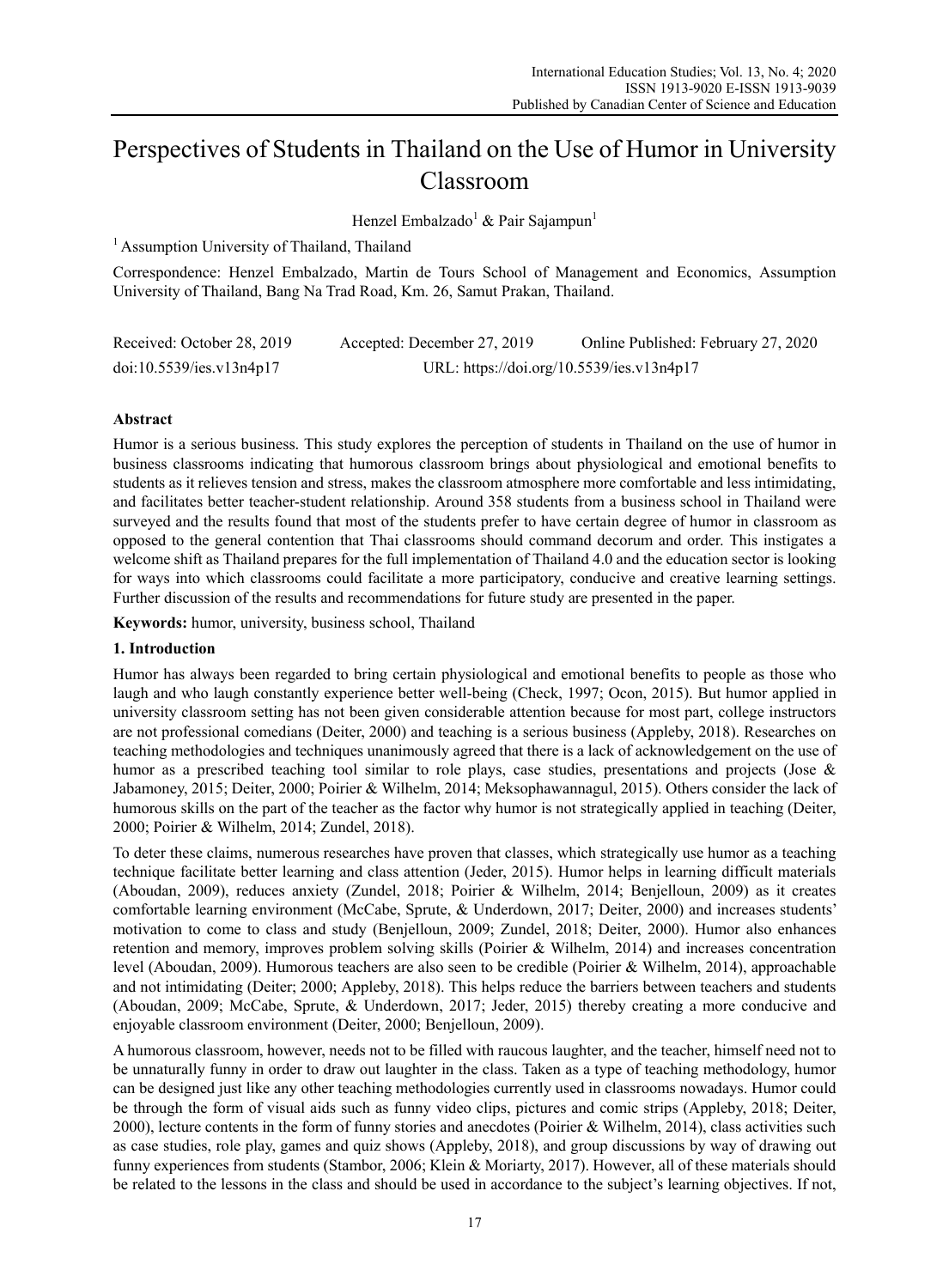some researchers warned that humor brings about undesirable consequences such as learning distractions (Zundel, 2018) and offensive regard especially if the humor is directed to malign and embarrass a student (Appleby, 2018; Poirier & Wilhelm, 2014). Thus, necessary precaution is suggested when using humor in the classroom (Jeder, 2015; Deiter, 2000).

In Thailand, humor is not considered as a conventional teaching methodology as Thai classrooms typically command decorum and respect toward the teacher. Literature reviews about the use of humor in classrooms in Thailand only yield studies related to English teaching (Meksophawannagul, 2015), learning English as foreign language (Jaroenkitboworn, 2015; Forman, 2011) and linguistic (Wangsomchok, 2016). No other studies have been conducted on the use of humor in university most especially in the business field. Some of the studies on humor were conducted in pharmaceutical field (Poirier & Wilhelm, 2014), medicine (Zundel, 2018) and nursing science (Dossey & Keegan, 2008) but these are not in Thai context. To the best of the researchers' knowledge, this present study is the first ever to explore the use of humor in university classroom setting in Thailand most specifically in a Thai business school.

Business schools have always been reputed as highly stressful for students as demands for creativity, innovativeness, accuracy in computing, forecasting of trends, analyzing data and presenting results require relevant skills (Abraham et al., 2014; Patrick, Rizal, Hee, Mahadi, & Kamarudin, 2019). According to Benjelloun (2009), most business students found business courses to be tough and tedious. Therefore, he suggested that a degree of humor in the class may help alleviate these conditions, and for students to experience less pressure and intimidation. From among the major courses in business school, Benjelloun (2009) singled out accounting and finance to be the ones having the most pressure because of the nature of their fields. However, finance students prefer the use of humor in classroom as it makes their learning not boring and taxing. But accounting students did not feel the same was as they prefer less humorous classroom atmosphere. Although the difference may not be that significant, Benjelloun (2009) theorized that this could be a validation that accounting is rigorous and tough course, and it needs certain degree of seriousness in learning. As to the other business major fields, most of the students agreed that having a certain degree of humor is helpful as it allows them pay attention to the class (Benjelloun, 2009).

This present study aims to find out the perspectives of students in Thailand on the use of humor in university classrooms. It seeks to answer two main questions: 1) What is the level of agreement of the students in Thailand on the use of humor in university classroom? and 2) Is there a significant difference on the level of agreement of students in Thailand on the use of humor in university classroom when grouped by major? This study aims to provide avenue for teachers in business school to design and adapt humorous teaching methods once proven that it is largely preferred by students. A corresponding training is in the offing to guide teachers on how to strategically and properly use humor in business classrooms.

# **2. Literature Review**

# *2.1 Benefits of Humor*

The apparent benefits of humor in a person's mental, physical and psychological health have been widely researched and methodically recorded. The popular quote "laughter is the best medicine" is not a feign statement as it has been scientifically proven that people who laugh and enjoy funny jokes release more endorphins, which are the body's natural painkillers (Check, 1997); at the same time, it also increases heart rate, which allows better oxidation for the body (Check, 1997). Additionally, humor increases pain-tolerance (Mahony, Burroughs, & Hieatt, 2001), elevates mood and lessens the symptoms of depression and anxiety related to a medical condition (Hayashi, Urayama, Hori, Sakamoto, Kawai, & Murakami, 2007). Humor has also been considered as an effective coping mechanism (Wilkins & Eisenbraun, 2009; Dossey & Keegan, 2008), which was found to be associated with lower stress perception and high levels of optimism such that it brings hope and happiness (Cann & Etzel, 2008). Moreover, Ocon (2015) mentioned that laughter relaxes muscles and reduces chronic pain, exercises the lungs and chest muscles, improves respiration and stimulates circulation.

In the classroom setting, humor is deemed beneficial to students' learning motivation and learning interest (Gorham & Christophel, 1992; Bolkan, Griffin, & Goodboy, 2018). It accordingly creates positive attitudes toward the learning process (Poirier & Wilhelm, 2014, Booth-Butterfield & Booth-Buttefield, 1991) and the instructor (Houser, Cowan, & West, 2007). Bolkan, Griffin, and Goodboy (2018) explained that when humor is appropriate and related to the course contents, it naturally draws out positive emotion among the students, which in turn captures and holds their attention and aids in increasing their ability to process instructional messages. In other words, humor used in the class brings about many educational and learning benefits as long as it is done in good taste and confined within the boundaries of the lessons that the students are learning (Jeder, 2015, Zundel, 2018).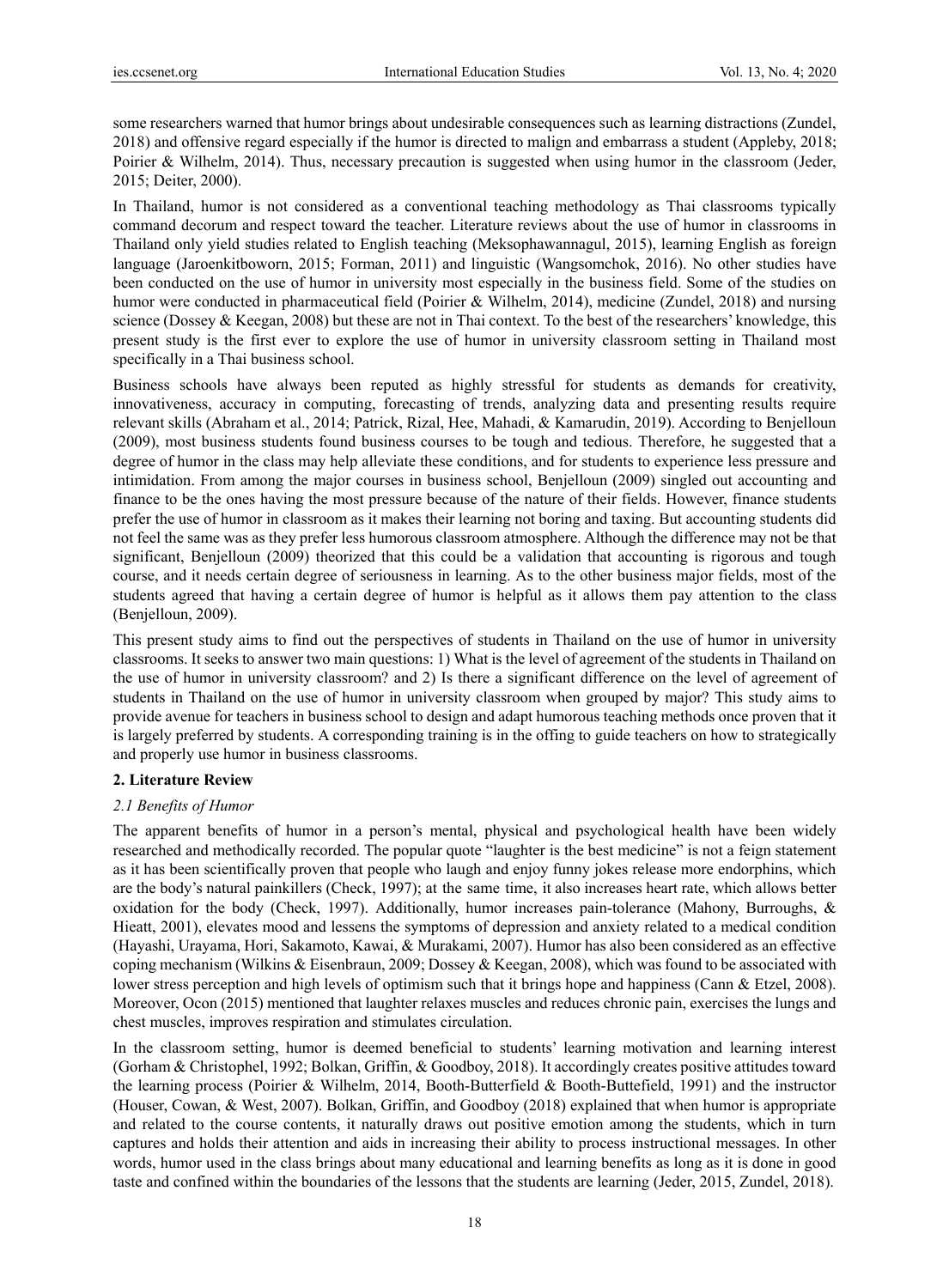# *2.2 Theories on Humor*

Humor has been widely studied in the realms of medicine and physical health (Wilkins & Eisenbraun, 2009; Zundel, 2018; Dossey & Keegan) and in the classroom setting (Deiter, 2000; Aboudan, 2009; Benejlloun, 2009) although in the latter, it is usually among children (e.g. McCabe, Sprute, & Underdown, 2017) and in language courses (e.g. Meksophawannagul, 2015; Jaroenkitboworn, 2015; Forman, 2011; Wangsomchok, 2016). But why humor matters? Three main theories of humor are reviewed hereunder as well as a review on some psychological theories of learning and teaching.

# 2.2.1 Relief Theory

This theory posits that people laugh because it brings about reduced feeling of stress. When a person laughs, it usually results in the feeling of relief; this feeling of relief then eases tension and anxiety (Wilkins & Eisenbraun, 2009). According to Morreal (2016), laughter releases energy from the nervous system, which is regulated by emotions. Emotions are then manifested by muscular movements that bring certain forms of behavioral reactions. But unlike other emotions, humor and laughter do not involve motivation to do anything huge or harsh such as attacking or fleeing (as with the emotions of anger, rage or fear). The relief theory contends that the movements of laughter merely release the nervous energy, which eases the person from a tense situation. In the classroom setting, cracking funny jokes that induce laughter may bring relief to students while learning a difficult material (Aboudan, 2009) or facing an intimidating situation (Poirier & Wilhelm, 2014). Humorous classroom also creates positive perceptions towards the instructors such that they are always regarded to be sociable, approachable (Houser, Cowan, & West, 2007) and credible (Poirier & Wilhelm, 2014). McCabe, Sprute, and Underdown (2017) explained that teachers who use humor as their teaching approach creates a comfortable classroom that aids students' motivation and attention (Benjelloun, 2009; Zundel, 2018; Shatz & Coil, 2008). However, in terms of answering tests, laughter has not been found to affect test scores as Bolkan, Griffin, and Goodboy (2018) discovered that integrating humor in student learning did not significantly increase their scores in various types of tests. This is potentially because integrating humor distracts students in learning core educational concepts as humorous examples could be remembered more that the lesson taught (Bolkna, Griffin, & Goodboy, 2018). Wanzer, Frymier, and Irwin (2010) also explained that humor does not necessarily incite students' motivation to learn or increase their ability to process information since at certain times; some humor violates students' expectations and may disrupt their information processing abilities, which leads to the decrease in message retention.

# 2.2.2 Incongruity Theory

This theory assumes that laughter occurs when people perceives something that violates usual mental patterns or expectations (Morreal, 2016). In other words, people laugh at things that surprise them, but those things should not come close to be threatening or too remarkable (Wilkins & Eisenbraun, 2009; Wanzer, Frymier, & Irwin, 2010). The incongruity theory works on the cognitive capacity of the person. This means that the person must come to know a typical pattern of behavior and suddenly notices a difference. This difference then becomes the funny element of what he perceives. In the classroom setting, incongruity theory could be gleaned through the materials used by teachers in the class. By showing video clips that explain a lesson in a funny way may create laughter among the students. A teacher who cracks a joke about his funny experience may also be brought about by incongruous situations. Say for instance, a mathematics teacher may quip that in solving math problems, it is okay for the students to commit mistakes. By then students may perceive it as a life lesson, that everyone potentially makes mistake and it is human nature. But the teacher could say the punch line that "It is okay to make mistake because we always have the eraser to erase it!" This draws laughter in the class.

# 2.2.3 Superiority Theory

Prior to the proposition of the two previous theories mentioned above, superiority theory was initially used as the one that largely explains humor. Drawn upon the philosophical views prevalent during the eighteenth century (Morreal, 2016), superiority theory explains that we are induced into laughter because it allows us to express grander feelings to others or to the former state of ourselves. This feeling of superiority is cleverly demonstrated among comedy actors, which surpass impossible situations in a given scene (Morreal, 2016; Wilkins & Eisenbraun, 2009). Take for instance, Charlie Chaplain trapped in a cage with a lion brings about laughter to the character, and how he escaped from the situation without being eaten alive makes it more hilarious. This feeling of superiority makes us feel happy and relieved with the situation. On the other hand, superiority theory proposes that laughter brings unity to the group (Wilkins & Eisenbraun, 2009). This is because laughing with others brings about feeling of comfort, affiliation and cooperation. On hindsight, if laughter facilitates social bonding, it could be assumed that laughter also increases people's likeability factor. In the study by Reysen (2006), people who were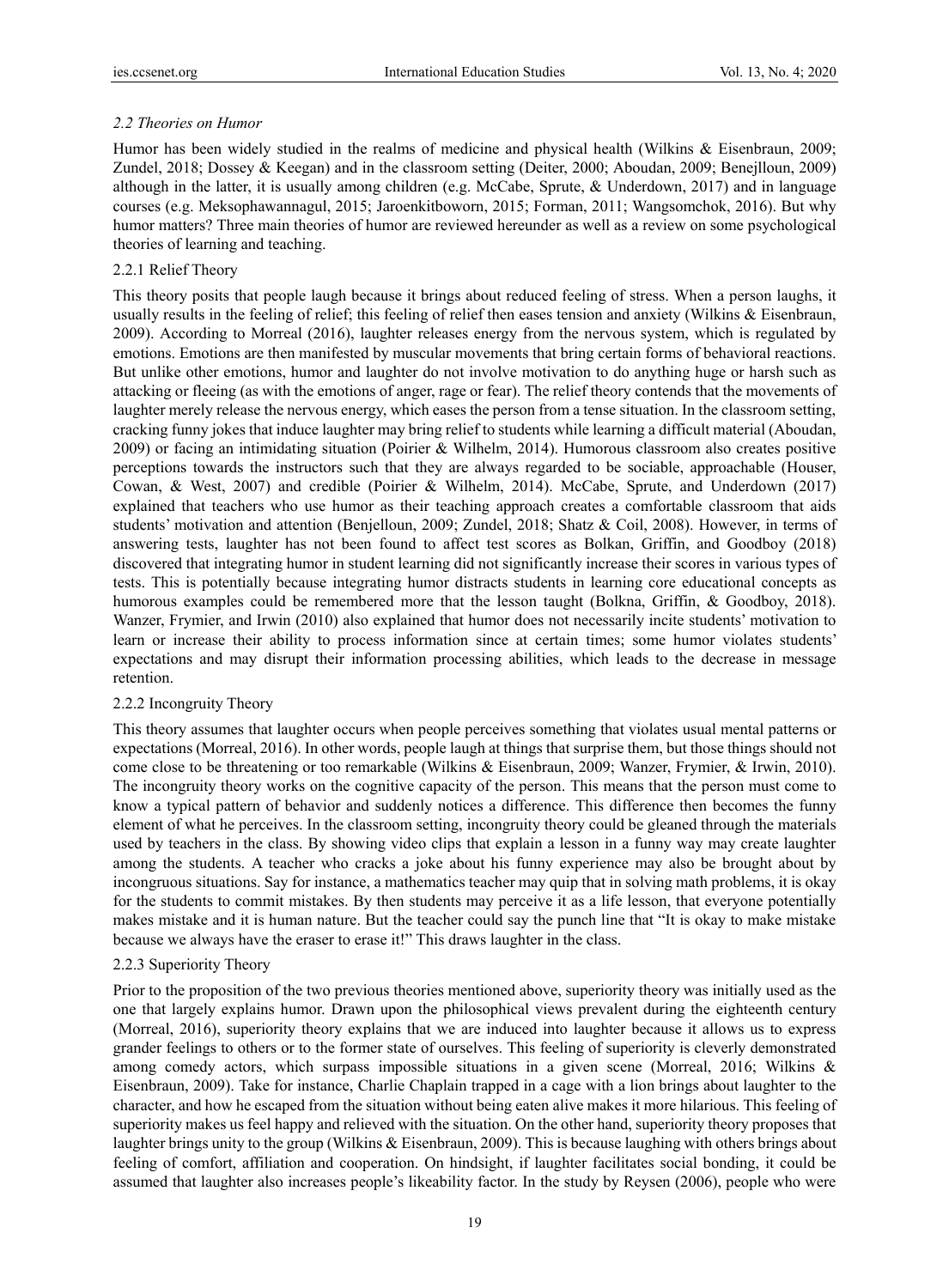laughing in photographs and video clips were rated as more likeable that those who did not. This means that feeling of superiority over situations, individuals and to self, as long as it is done in good taste, induce certain degree of humor. This notion has been demonstrated in studies of humor used in classroom. Houser, Cowan, and West (2007) contended that humorous teachers are perceived by students as sociable and credible (Poirier & Wilhelm, 2014), which make students develop positive regard towards them (Gorham & Christophel, 1990). In other words, teachers who use humor as a teaching method creates a conducive classroom (Deiter, 2000; Benjelloun, 2009) that significantly reduces the gap between teachers and students (Aboudan, 2009; McCabe, Sprute, & Underdown, 2017; Jeder, 2015). This theory also supports the notion that the social bond formed by students because of humorous classroom allows them to interact, participate and feel less intimidated by each other (Gunawan, 2016).

## *2.3 Teaching and Learning Theories*

A review on the psychological theories of teaching and learning have directed this present study towards the social learning theory of Bandura (1977) and the socio-cultural theory of learning of Lev Vygostsky (Ivic, 1994). Both theorists are firm believers of learning as a product of the learner's interaction with his environment and instructors, and not merely through the presentation of reward and reinforcement. In his original paper, Bandura (1977) opined that social learning theory considers modeling as an important element in the facilitation of a learning behavior as it allows the acquisition of symbolic representations of the learned materials on the part of the learner. For Bandura, a learner cannot absorb any learning material if he does not pay attention to it, thus attentional processes is an important function in the social context of learning. As previously mentioned, humor in the classroom undoubtedly draws attention of the students (Jeder, 2015); it accordingly facilitates a more interactive and participatory learning approach as students feel less intimidated by the learning atmosphere (McCabe, Sprute & Underdown, 2017; Deiter, 2000). To borrow Bandura postulations about a socially interactive classroom, a humorous classroom certainly creates a more attention-driven class and in so doing, initiates better learning experiences for the students. On the other hand, mentors and instructors also play an important role in this learning process (Poirier & Wilhelm, 2014). As Vygotsky contended, mediation is essential in the social context of learning because the presence of mediating agents such as the teachers or mentors, stimulate the development of students' higher mental processing (Kozulin, 2003). Vygotsky's concept of Zone of Proximal Development (ZPD) and scaffolding illustrate that the presence of a more knowledgeable one brings the learning process to a better core (Shabani, Khatib, & Ebadi, 2010; Ivic, 1994). In other words, instructors that carry a certain degree of wholesome humor in the class categorically aid students to have a better learning experience as they command better attention and sound regard to the learning process. Additionally, in Vygotsky's point of view, students can learn better if they acquire the learning materials at their own pace and through their own individual capacities (Kozulin, 2003). This could be fittingly achieved if teachers are open-minded, approachable and less intimidating (Deiter, 2000; Appleby, 2018).

A newer theory on humor proposed by Wanzer, Frymier, and Irwin (2010) called Instructional Humor Processing Theory (IHPT) elaborates yet solidifies these claims. IHPT also recognizes the instrumental role of the instructor in the learning process. In their view, the instructor's use of humor should revolve around the given topic so that it facilitates a more meaningful uptake from the students. This means that humorous message in the classroom must initially be processed cognitively by the students in order for them to understand its humorous content; it is only by recognizing and understanding the humorous message that students will form the proper motivation to process the information further. This will then practically aid the students in learning the material as those students who understood the message will likely remember the lessons and in so doing, feel motivated to further engage in the learning process (Wanzer & Frymier, 2010).

#### *2.4 Humor in Thai Education Context*

Humor is not prevalent in Thai classroom. As previously indicated, researches on humor in Thai classrooms were only limited within the English language learning and linguistics (e.g. Meksophawannagul, 2015; Jaroenkitboworn, 2015; Forman, 2011; Wangsomchok, 2016) and these were mainly in elementary and high school levels. Most of the university classrooms are confined within the traditional teaching pedagogy where students have to learn materials as a preparation for examinations or any types of test. It is almost a norm where a single class session is strained with chapters full of contents just to cover lessons that would likely come out in the exam. This inhibits most of the teachers to incorporate more lively teaching methodologies and be creative in their approaches as time demands more quantity than quality. However, this doesn't practically mean that other classes haven't been creative and innovative. There have been attempts of making classrooms more interactive, dynamic and fun yet, humor has not been so considered as a form of a teaching strategy.

According to Rhein (2017), many Thai teachers and students prefer rote learning, where lessons are given, and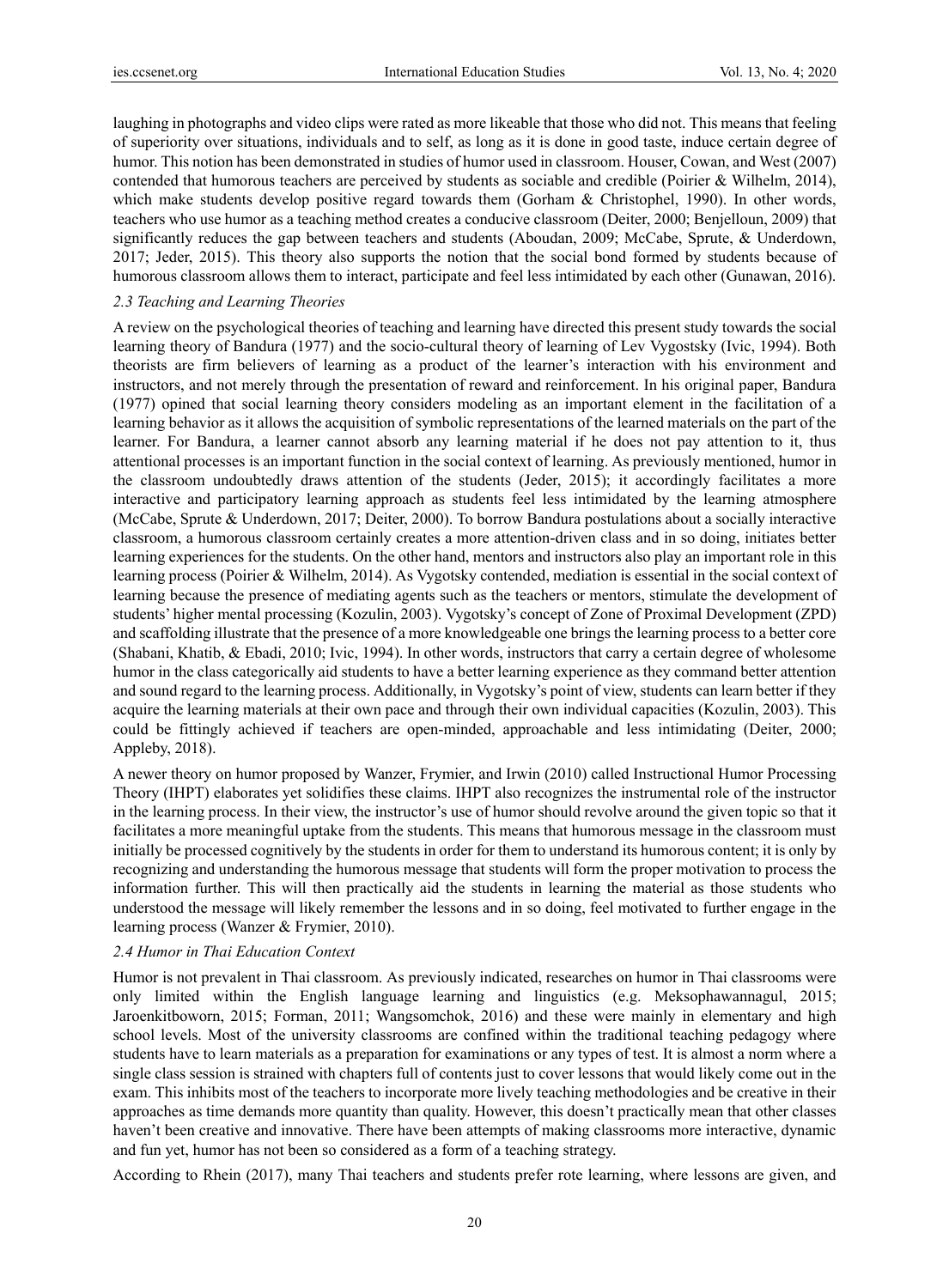students are directed to answer correctly in tests. This has been the system as culturally Thai classrooms are stringent in following orders from teachers. The Thai proverb "Phu yai arb nam ron ma kon" reflects that children have to follow their elders as they come before them in the world. The term "kreng jai" signifies the respect younger people hold towards the seniors, which usually prompts them not to perform acts that go against the norm (Gunawan, 2016). The culture of "sia na" or lose face hinders Thai people to get involve in confrontation or discussion as they avoid making themselves look bad (Stainton, 2017). In classroom setting, it is evident that students do not actively participate in class discussions such as asking questions or answering questions as they do not want to be embarrassed in front of others. The terms "Ajarn" or "Kru," which means professor or teacher are used to regard respect to teachers when talking or dealing with them (Gunawan, 2016).

These cultural milieus potentially explain why humor or humorous classrooms are not prevalent in Thai education context because there is supposed to be a certain degree of command and respect between teachers and students (Rhein, 2017). As Hofstede (2011) indicated, Thailand shows high levels of power distance, collectivism, femininity and uncertainty avoidance, which means that the gap between teachers and students are clearly distinguishable such that students are less likely to confront their teachers (Rhein, 2017; Gunawan, 2016). In so doing, the collectivistic and femininity cultures put forth Thai people's meekness and politeness when dealing with others; they prefer to stay in the group, have harmonious working relationship with them and avoid performing behaviors that make them stand out (Rhein, 2017; Gunawan, 2016). In the same vein, uncertainty avoidance is a cultural trait that Thais have a strong connection with. This indicates that in the classroom setting, Thai students prefer structured learning situations, scheduled activities and strict timetables. They usually feel threatened by ambiguous situations and typically avoid challenges. As a result, they rather follow and carry out instructions given by teachers and avoid disagreeing with them (Gunawan, 2016). These cultural factors may have prohibited the formal inclusion of humor in Thai classroom as being more serious and structured are preferred than having a more informal classroom set-up.

The need for a more inclusive, participative and dynamic classroom has been stressed in many position papers regarding the current Thai education system (see Wittayasin, 2017; Rhein, 2017). As Thailand is gearing towards the full implementation of Thailand 4.0, researchers and scholars suggested for education reform (Wittayasin, 2017) that will help shift the focus of teaching and learning to a more flexible, creative and innovative classroom (Wattanavoorakijkul, 2019) that allows students to be more collaborative and participative in their learning activities (Rhein, 2017; Xu & Chuaychoowong, 2017). As Wittayasin (2017) has emphasized, developing the twenty-first century skills of Thai students such as their creativity and critical thinking skills, literacy on information and technology and leadership abilities (Saavedra & Opfer, 2012; Dede, 2009) could be attained by finding new teaching approaches and learning styles. Rhein (2017) has suggested that finding a balance among cultural traditions, western knowledge and global citizenship provides a new pedagogical paradigm to the educational system in Thailand. Hence, bringing forth a more conducive classroom that is handled by less intimidating teachers and more dynamic learning activities may help realize these objectives. By using humor strategically as a teaching tool, it may aid teachers to imbue active participation among the students, stimulating their creative imagination and innovative spirit. After all, as Gunawan (2016) put it, "learning while having fun approach can be effective for most Thai students (p. 160)."

## **3. Methodology**

This present study surveyed 358 students, who come from eleven business major courses of Assumption University of Thailand. Majority of the participants come from Marketing (22.3%), Accounting (18.2%) and International Business Management (IBM) (11.7%) wherein most of them are in the fourth-year level (72%) while some are in third year (26%) and second year levels (2%). About 56% are female and 44% are male whose nationalities are Thai (88%), Chinese (4%), Korean (2%) and others (6%). The participants were selected through stratified random sampling method.

A two-page questionnaire was distributed among the target participants, which contain personal information about them, and questions adapted from Benjelloun (2009), which identify the perception of the students on the use of humor in the classroom. Questions such as "Most of our professors use humor as a teaching tool," and "Humor helps to hold my attention and keeps class interesting," are evaluated through a 5-point Likert scale that range from 1 Strongly Disagree to 5 Strongly Agree. A mean percentage was computed to determine the agreement of the students on the use of humor in the classroom while one-way ANOVA was used to identify the significant difference in the students' perception by major.

#### **4. Results**

Firstly, reliability analysis was conducted to measure the consistency of the scale. The results revealed that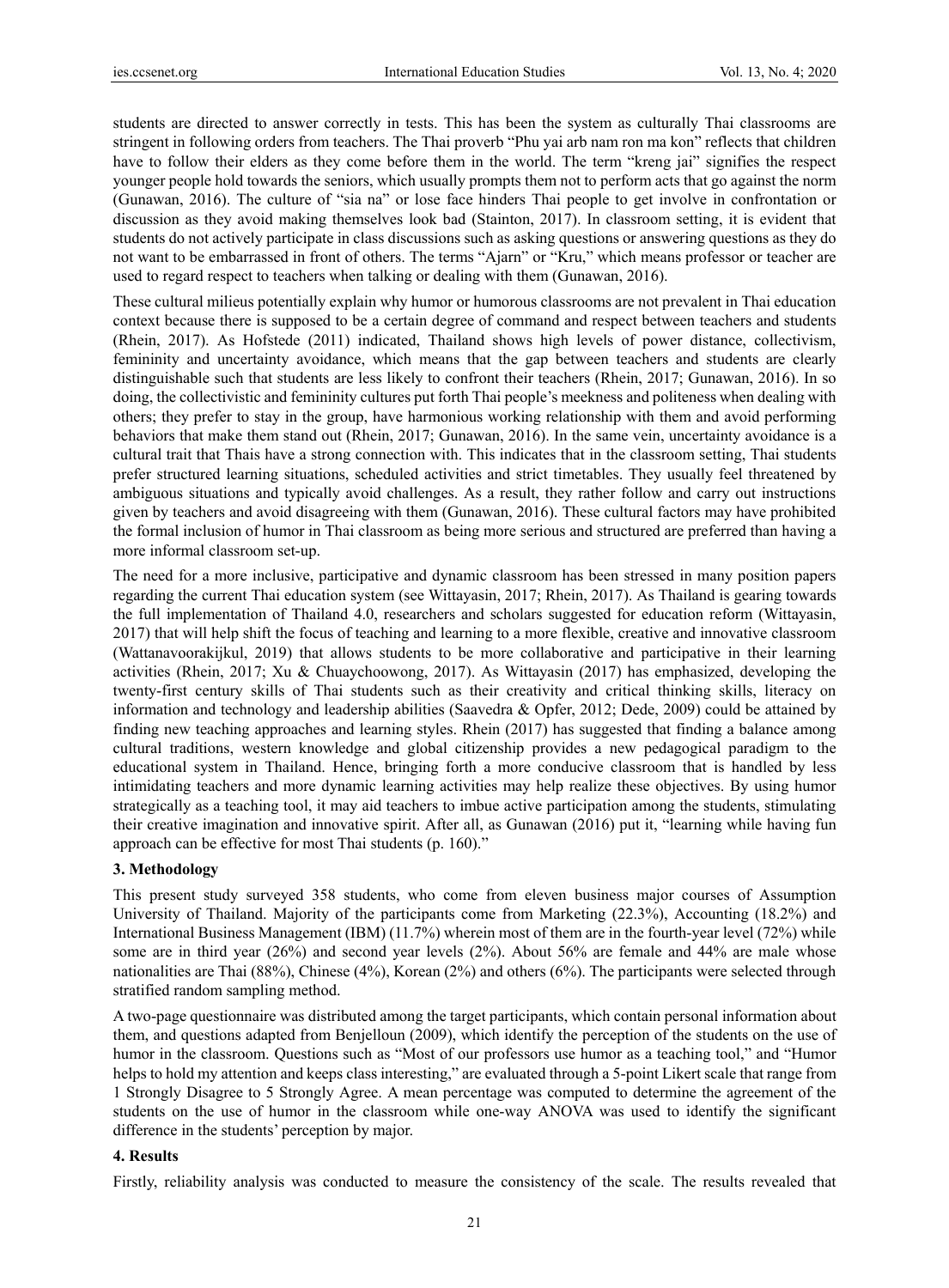Cronbach's alpha value for the scale was above 0.70, which ensure the decent reliability of the measurement instrument. The average mean of the level of agreement among the students on the use of humor in classroom was computed according to each major as depicted in Table 1. Overall, the average mean of the students from all eleven majors is  $4.06$  (SD = 0.46). As to the average mean of each major, it shows that IDM got the highest (M = 4.23, SD  $= 0.36$ ) followed by Real Estate (M = 4.22, SD = 0.41), Finance (M = 4.21, SD = 0.47) and Economics (M = 4.17, SD = 0.49), respectively; Marketing (M = 4.10, SD = 0.50), MIS (M = 4.04, SD = 0.34), HTM (M = 4.03, SD = 0.53), Insurance (M = 4.02, SD = 0.45), IBM (M = 4.01, SD = 0.39), Management (M = 3.99, SD = 0.46) and Accounting  $(M = 3.92, SD = 0.43)$  followed suit.

## Table 1. Descriptive results

| Mean of Students' Perception of the Use of Humor in the Classroom |                             |        |                   |            |             |                |         |         |
|-------------------------------------------------------------------|-----------------------------|--------|-------------------|------------|-------------|----------------|---------|---------|
|                                                                   | 95% Confidence Interval for |        |                   |            |             |                |         |         |
|                                                                   |                             |        | Std.<br>Deviation | Std. Error | Mean        |                | Minimum |         |
|                                                                   | N                           | Mean   |                   |            | Lower Bound | Upper<br>Bound |         | Maximum |
| Marketing                                                         | 80                          | 4.1037 | .50150            | .05607     | 3.9921      | 4.2154         | 2.50    | 5.00    |
| Management                                                        | 37                          | 3.9946 | .46960            | .07720     | 3.8380      | 4.1512         | 2.70    | 4.80    |
| Accounting                                                        | 65                          | 3.9277 | .43139            | .05351     | 3.8208      | 4.0346         | 2.90    | 4.80    |
| <b>IBM</b>                                                        | 42                          | 4.0190 | .39647            | .06118     | 3.8955      | 4.1426         | 3.30    | 4.90    |
| Finance                                                           | 28                          | 4.2179 | .47614            | .08998     | 4.0332      | 4.4025         | 3.20    | 4.90    |
| Insurance                                                         | 5                           | 4.0200 | .45497            | .20347     | 3.4551      | 4.5849         | 3.50    | 4.70    |
| Real Estate                                                       | 19                          | 4.2211 | .41443            | .09508     | 4.0213      | 4.4208         | 3.40    | 5.00    |
| Economics                                                         | 18                          | 4.1778 | .49652            | .11703     | 3.9309      | 4.4247         | 3.10    | 4.80    |
| <b>HTM</b>                                                        | 33                          | 4.0364 | .53492            | .09312     | 3.8467      | 4.2260         | 2.50    | 4.70    |
| <b>MIS</b>                                                        | 9                           | 4.0444 | .34681            | .11560     | 3.7779      | 4.3110         | 3.40    | 4.40    |
| <b>IDM</b>                                                        | 22                          | 4.2364 | .36456            | .07772     | 4.0747      | 4.3980         | 3.10    | 4.70    |
| Total                                                             | 358                         | 4.0687 | .46427            | .02454     | 4.0205      | 4.1170         | 2.50    | 5.00    |

The differences of students' perception of the use of humor in the classroom were then computed as reported in the one-way ANOVA results in Table 2.

# Table 2. ANOVA results

|                | Test of Homogeneity of Variances                                 |                                                     |                   |     |             |       |      |
|----------------|------------------------------------------------------------------|-----------------------------------------------------|-------------------|-----|-------------|-------|------|
|                |                                                                  | Mean of Students' Perception of the Use of Humor in |                   |     |             |       |      |
|                | the Classroom                                                    |                                                     |                   |     |             |       |      |
|                |                                                                  | Levene<br>Statistic                                 | df1               | df2 | Sig.        |       |      |
|                |                                                                  | .782                                                | 10                | 347 | .646        |       |      |
| Table 3. ANOVA |                                                                  |                                                     |                   |     |             |       |      |
|                | Mean of Students'Perception of the Use of Humor in the Classroom |                                                     |                   |     |             |       |      |
|                |                                                                  |                                                     | Sum of<br>Squares | df  | Mean Square | F     | Sig. |
|                | Between Groups                                                   |                                                     | 3.646             | 10  | .365        | 1.726 | .074 |
|                | Within Groups                                                    |                                                     | 73.304            | 347 | .211        |       |      |
|                | Total                                                            |                                                     | 76.950            | 357 |             |       |      |

*Note*. A significance level of 0.05.

The result of the one-way ANOVA showed no significant difference in terms of the perception students on the use of humor in the classroom as grouped by major. The result was placed at  $F(10, 374) = 1.72$ ,  $p = .074$ , which signified no differences.

# **5. Discussion**

Given the overall results, it indicates that the students have a quite positive perception on the use of humor in the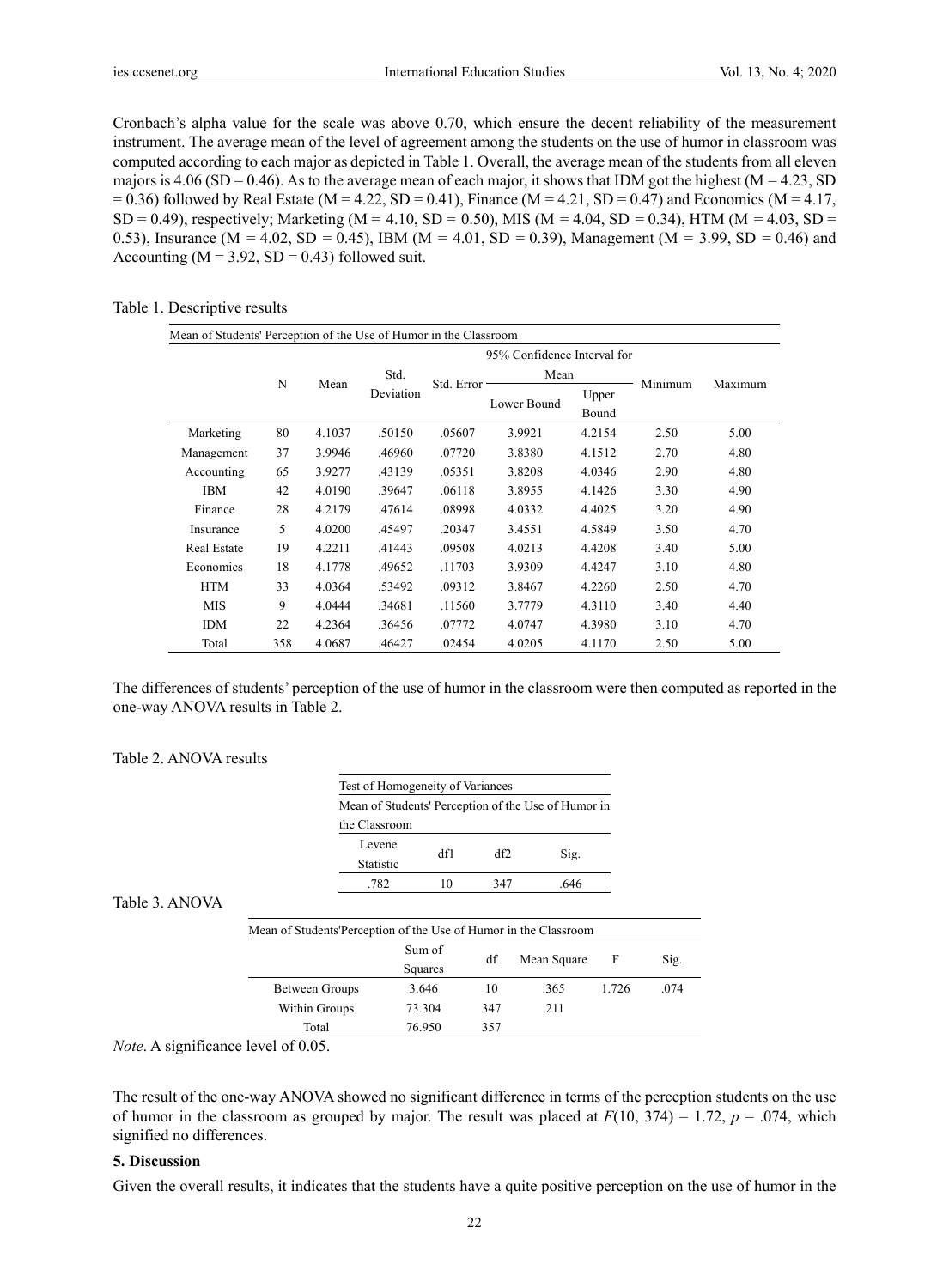classroom. This means that students find humorous classrooms to be interesting and fun, which help them feel relieved from tensions and stresses. Students feel more comfortable in participating in class discussions and activities when the class atmosphere possesses certain degree of humor as it seemingly creates a positive classroom environment. As mentioned by McCabe, Sprute, and Underdown (2017), comfortable learning environment allows learners to feel less intimidated with the learning material, and it accordingly facilitates a more interactive teacher-student relationship. The use of humor as a teaching tool helps students keep their attention to the class, and sometimes aids in the retention of difficult learning materials (Aboudan, 2009).

From among the majors surveyed, it is notable that Industrial Management (IDM), Real Estate, Finance and Marketing gathered the highest agreement while Management and Accounting got the lowest. This is reflective to the findings of Benjelloun (2009) where Finance major students preferred to have a humorous classroom while Accounting did not. This is most probably because the nature of Accounting as a field requires thorough analysis and utmost precision in the performance of their work while Finance on the other hand, is intricate and boring, thus they need certain degree of humor in dealing with their cases. The majors of IDM, Real Estate and Marketing are all directly involved with business processes that certainly require creativity, sharpness and eloquence thus, the use of humor is somehow preferred as it brightens up their mood, allows them to think creatively and become more adept with the learning material. Management happens to prefer less humorous classes as leading and managing business organizations may not be a laughing matter.

However, the not significant differences in terms of the students' perception on the use of humor in the classroom as categorized by major indicate that overall, the students prefer to have certain degree of humor in their classroom learning experiences. This is in some ways going against the Thai tradition of classrooms being more structured and stringent, and teachers act as managers rather than mentors (Rhein, 2017; Gunawan, 2016). Perhaps the anticipation of the educational reform in accordance with Thailand 4.0 makes this idea of a more participatory, inclusive and humorous classroom more preferable as it facilitates the enhancement and inculcation of twenty-first century skills (Wittayasin, 2017; Saavedra & Opfer, 2012) among the students not to mention the physiological and emotional benefits it brings to each individual student. The proper use of humor as teaching tool may provide greater opportunities for students to freely express themselves, become more creative and develop more innovative ideas.

#### **6. Recommendation and Future Study**

Considering the preference of students and the apparent benefits of using humor in the classroom, a structured training on the use of humor as a teaching technique could be beneficial for both teachers and students. Given the fact that humor is not commonly used as teaching methodology especially in Thailand due to norms and cultural restrictions, exploring more on the proper and effective usage of humor as a teaching tool will promote positive and productive classroom environment in Thai context.

This research does not only provide theoretical contributions but also practical implications. Since the study on the use of humor in Thai universities especially in business field has never been conducted before, this landmark study reveals preliminary insights about the perception of students in Thailand on the use of humor in classroom. This paves way to a further exploration of the context of humor in various academic settings. It is also ideal that other academic courses such as communication, engineering, architecture, nursing and medical fields and social sciences will be surveyed about their students' preferences on the use of humor so as to further validate this present study's claim. Furthermore, cross-cultural investigation that involves students from different cultures will also be helpful in understanding the effects of culture on the use of humor in the academic setting. On the practical side, the findings of this study provide educators in higher education institutions to propose and conduct trainings on the proper use of humor as teaching technique as it has been shown to be preferred by most students as it instigates a more conducive, creative and innovative classroom environment. Concerned government sector may also take a cue from this study's findings to introduce educational reform in order to face the challenges of the future more effectively.

Lastly, this present study also lays the possibility of conducting experimental research to determine the effects of humor on the students' learning outcome. As this study only revolves around the perception and preferences of students on the use of humor in the class, it is also ideal to identify whether humor has an effect in memory recall, retention and academic scores.

#### **References**

Aboudan, R. (2009) Laugh and learn: Humor and learning a second language. *International Journal of Arts and Sciences, 3*(3), 90-99.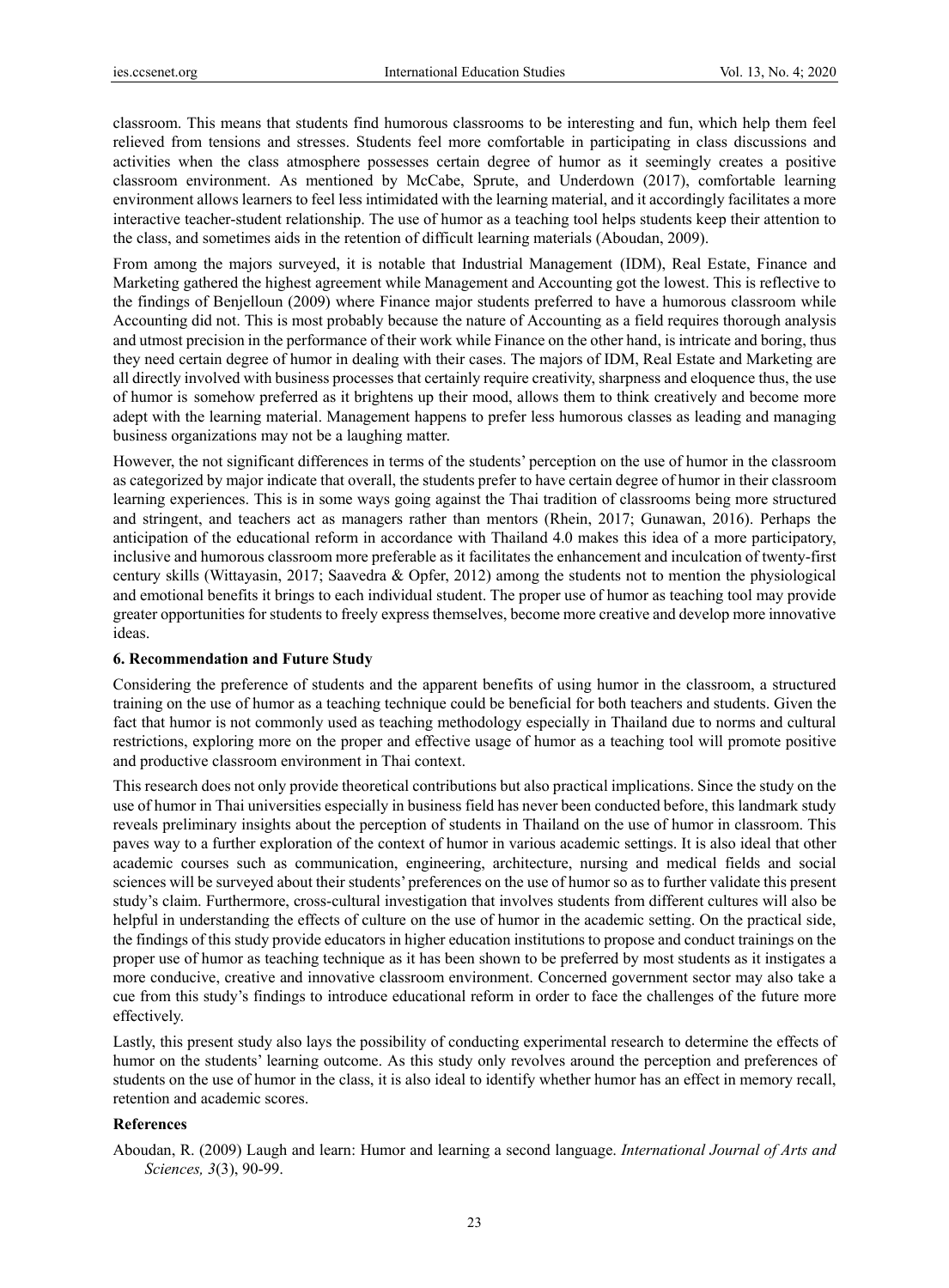- Abraham, R. R., Hande, V., Sharma, M. E. J., Wohlrath, S. K., Keet, C. C., & Ravi, S. (2014). Use of humour in classroom teaching: Students' perspectives. *Thrita, 3*(2), 1-4. https://doi.org/10.5812/thrita.10517
- Appleby, D. C. (2018). *Using humor in the college classroom: The pros and cons*. Psychology Teacher Network.
- Bandura, A. (1977). *Social Learning Theory*. New York: General Learning Press.
- Benjelloun, H. (2009). An empirical investigation of the use of humor in university classrooms. *Education, Business and Society: Contemporary Middle Eastern Issues, 2*(4), 312-322. https://doi.org/10.1108/17537980911001134
- Bolkan, S., Griffin, D. J., & Goodboy, A. K. (2018). Humor in the classroom: The effects of integrated humor on student learning. *Communication Education, 67*(2), 144-164. https://doi.org/10.1080/03634523.2017.1413199
- Booth-Butterfield, S., & Booth-Butterfield, M. (1991). Individual differences in the communication of humorous messages. *Southern Communication Journal, 56*, 205-221. https://doi.org/10.1080/10417949109372831
- Buchowski, M., Majchrzak, K., Blomquist, K., Chen, K., Byrne, D., & Bachorowski, J. (2007). Energy expenditure of genuine laughter. *International Journal of Obesity, 31*, 131-137. https://doi.org/10.1038/sj.ijo.0803353
- Cann, A., & Etzel, K. (2008). Remembering and anticipating stressors: positive personality mediates the relationship with sense of humor. *Humor, 21*(2), 157-178. https://doi.org/10.1515/HUMOR.2008.008
- Check, J. (1997). Humor in education. *Physical Educator, 54*(3), 165-167. https://doi.org/10.1023/A:1017122230464
- Dede, C. (2010). Comparing frameworks for 21st century skills. *21st century skills: Rethinking how students learn, 20*, 51-76.
- Deiter, R. (2000). The use of humor as a teaching tool in the college classroom. *NACTA Journal, 4*(2), 20-28
- Dossey, B., & Keegan, L. (2008). *Holistic Nursing*. Boston, MA: Jones & Bartlett.
- Forman, R. (2011). Humorous language play in a Thai EFL classroom. *Applied Linguistics, 32*(5), 541-565. https://doi.org/10.1093/applin/amr022
- Galloway, G., & Cropley, A. (1999). Benefits of humor for mental health: Empirical findings and direction for further research. *Humor, 12*(3), 301-314. https://doi.org/10.1515/humr.1999.12.3.301
- Gorham, J., & Christophel, D. (1992). Students' Perception of Teacher Behaviors as Motivating and Demotivating Factors in College Classes. *Communication Quarterly, 40*, 239-252. https://doi.org/10.1080/01463379209369839
- Gunawan, J. (2016). Understanding culture in higher education in Thailand. *Education for Health, 29*, 160-161. https://doi.org/10.4103/1357-6283.188783
- Hayashi, T., Urayama, O., Hori, M., Sakamoto, S., Kawai, U., & Murakami, K. (2007). Laughter modulates prorenin receptor gene expression in patients with type 2 diabetes. *Journal of Psychosomatic Research. 62*(6), 703-706. https://doi.org/10.1016/j.jpsychores.2007.01.010
- Hoffman, M. (2013). *Benefits of humor and laughter: A brief introduction for rehabilitation counselors*. OpenSIUC.
- Hofstede, G. (2011). Dimensionalizing cultures: The Hofstede model in context. *Online readings in psychology and culture, 2*(1), 8. https://doi.org/10.9707/2307-0919.1014
- Houser, M., Cowan, R., & West, D. (2007). Investigating a new education frontier: Instructor communication behavior in CD-ROM texts—Do traditionally positive behaviors translate into this new environment? *Communication Quarterly, 55*(1), 19-38. https://doi.org/10.1080/01463370600998319
- Ivic, I. (1994). Lev S. Vygotsky. *Prospects: the quarterly review of comparative education, 24*(3/4), 471-485. https://doi.org/10.1007/BF02195302
- Jaroenkitboworn, K. (2015). Failed L2 humor: A case study of EFL Thai learners. *Proceedings of the 5th Humor Research Conference*, Texas A&M University-Commerce, 20-22 February 2015.
- Jeder, D. (2015). Implications of using humor in the classroom. *Procedia-Social and Behavioral Sciences, 180*, 828-833. https://doi.org/10.1016/j.sbspro.2015.02.218
- Jose, F. T. & Jabamoney, S. (2015). Effective teaching with humor. *Proceedings of ISERD International*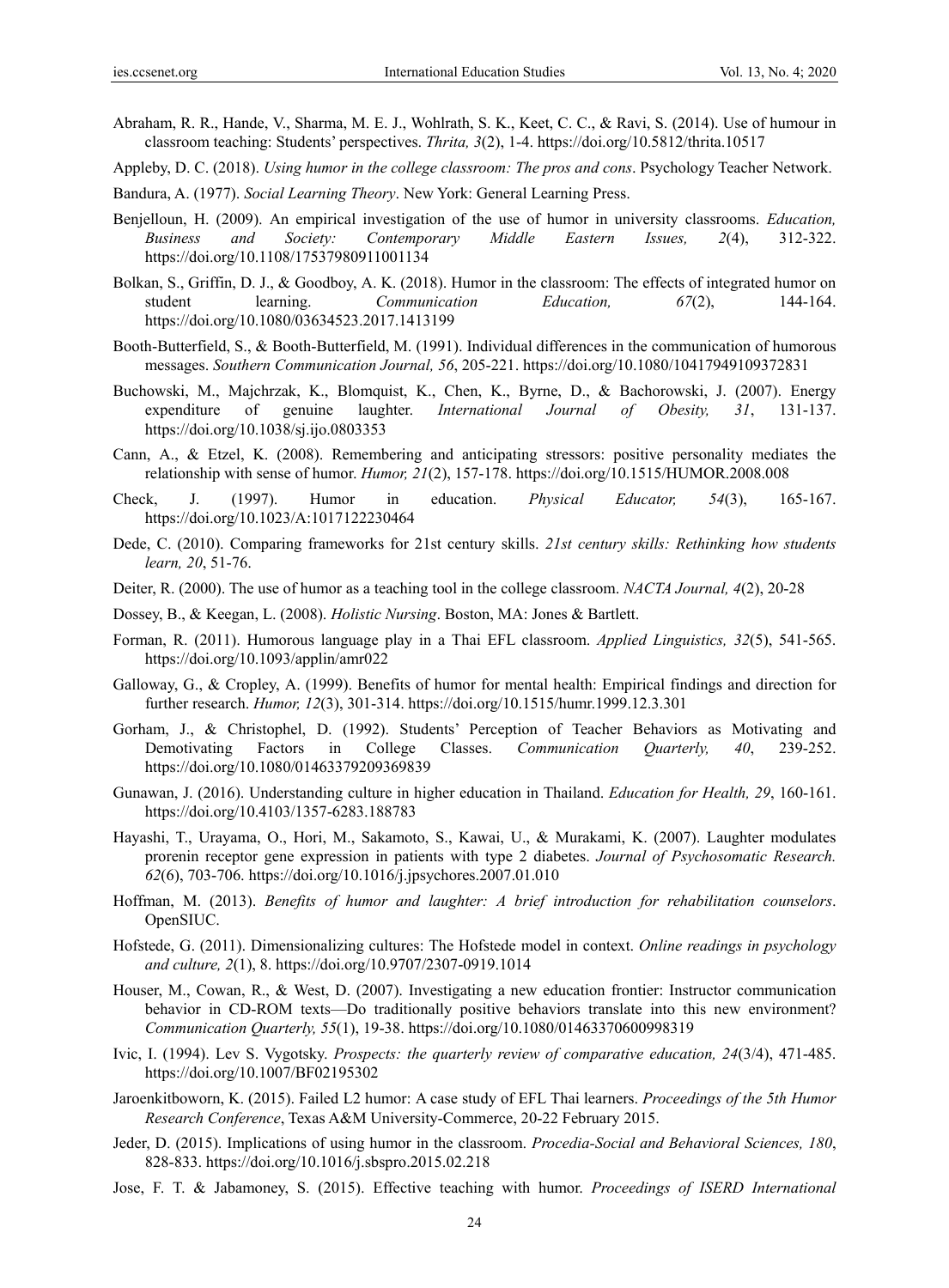*Conference*, Bangkok, Thailand. 16th May 2015. (pp. 61-63).

- Kozulin, A. (2003). Psychological tools and mediated learning. In A. Kozulin, B. Gindis, V. Ageyev, & S. Miller (Eds.), *Vygotsky's Educational Theory in Cultural Context* (pp. 15-38). New York: Cambridge University Press. https://doi.org/10.1017/CBO9780511840975.003
- Liu, Y., Sun, L., Wu, X., Yang, Y., Zhang, C., Zhou, H. & Quan, X. (2017). Use of humor in medical education: A survey of students and teachers at a medical school in China. *BMJ Open, 7*, e018853. https://doi.org/10.1136/bmjopen-2017-018853
- Louie, D., Brook, K., & Frates, E. (2016). The laughter prescription: A tool for lifestyle medicine. *American journal of lifestyle medicine, 10*(4), 262-267.https://doi.org/10.1177/1559827614550279
- Mahony, D., Burroughs W., & Hiert, A. (2001). The effects of laughter on discomfort threshold: Does expectations become reality? *Journal General Psychology, 128*(2), 217-226. https://doi.org/10.1080/00221300109598909
- Makewa, L., Role, E., & Genga, J. (2011). Teachers' use of humor in teaching and students' rating of their effectiveness. *International Journal of Education, 2*(2), 1-17. https://doi.org/10.5296/ije.v3i2.631
- McCabe, C., Sprute, K., & Underdown, K. (2017). Laughter to learning: How humor can build relationships and increase learning in the online classroom. *Journal of Instructional Research, 6*, 4-7. https://doi.org/10.9743/JIR.2017.9
- Meksophawannagul, M. (2015). Teacher and learner views of effective English teaching in the Thai context: The case of engineering students. *English Language Teaching, 8*(11), 99-116. https://doi.org/10.5539/elt.v8n11p99
- Michel, A. (2017). *The science of humor is no laughing matter*. Association of Psychological Science.
- Morreal, J. (2016). *Philosophy of humor*. Stanford Encyclopedia of Philosophy.
- Ocon, R. (2015). Using humor to create a positive learning environment. 122nd ASEE Annual Conference and Exposition. *Conference Proceeding*. https://doi.org/10.18260/p.25003
- Patrick, B., Rizal, A., Hee, O., Mahadi, M., & Kamarudin, S. (2019). Factors hindering undergraduate students from starting a business while studying. *International Journal of Academic Research in Business and Social Sciences, 9*(1), 455-468. https://doi.org/10.6007/IJARBSS/v9-i1/5421
- Poirier, T. I., & Wilhelm, M. (2014). Use of humor to enhance learning: bull's eye or off the mark. *American journal of pharmaceutical education, 78*(2). https://doi.org/10.5688/ajpe78227
- Reddington, E. (2015). Humor and play in language classroom interaction: A review of the literature. *Columbia University Working Papers in TESOL & Applied Linguistics, 15*(2), 22-38.
- Reysen, S. (2006). A new predictor of likeability: laughter. *North American Journal of Psychology, 8*(2), 373-382.
- Rhein, D. (2017). International higher education in Thailand: Challenges within the changing context. Journal of Alternative Perspectives in Social Sciences, 8(3), 281-298.
- Saavedra, A. R., & Opfer, V. D. (2012). Learning 21st-century skills requires 21st-century teaching. *Phi Delta Kappan, 94*(2), 8-13. https://doi.org/10.1177/003172171209400203
- Shabani, K., Khatib, M., & Ebadi, S. (2010). Vygotsky's Zone of Proximal Development: Instructional implications and teachers' professional development. *English Language Teaching, 3*(4), 237-248. https://doi.org/10.5539/elt.v3n4p237
- Shatz, M., & Coil, S. (2009). Regional campus teaching ain't a joke but humor can make it effective. *Association for University Regional Campuses of Ohio, 14*,105-107.
- Stainton, H. (2017). Inside the Thai classroom: A stakeholder insight. *The New English Teacher, 11*(1), 1.
- Stein, D. (2017). International higher education in Thailand: Challenges within a changing context. *Journal of Alternative Perspectives in Scoial Sciences, 8*(3), 281-298.
- Wamsomchok, C. (2016). Linguistic strategies to express humor in Thai context. *International Journal of Social Science and Humanity, 6*(6), 462-465. https://doi.org/10.7763/IJSSH.2016.V6.691
- Wanzer, M. B., Frymier, A. B., & Irwin, J. (2010). An explanation of the relationship between instructor humor and student learning: Instructional humor processing theory. *Communication education, 59*(1), 1-18.